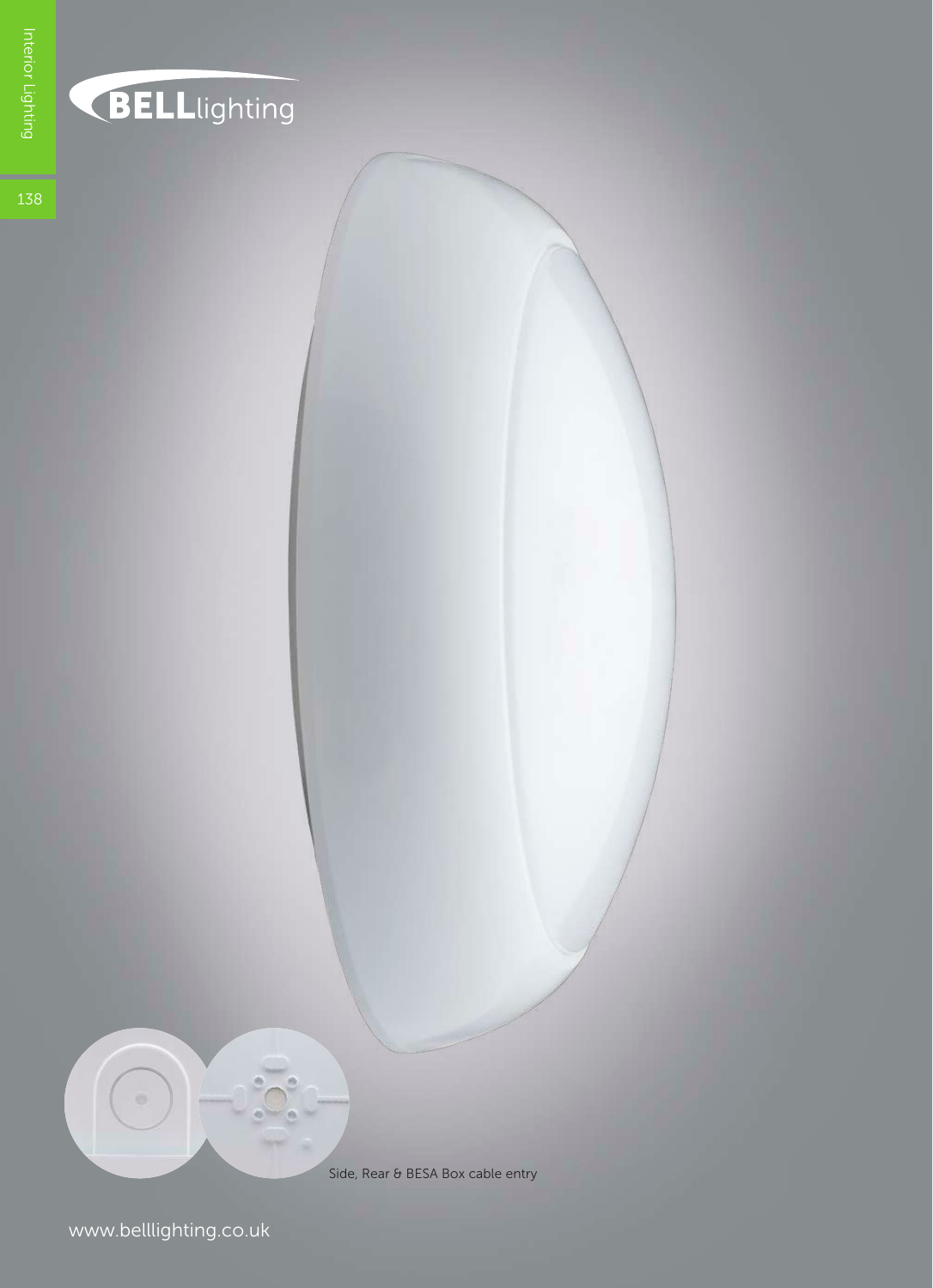139



### LED CCT Bulkhead

This cost-effective, colour switchable bulkhead is an ideal replacement for 28W 2D fittings. With the benefits of a high transmission frosted diffuser, rear, side & BESA Box cable entry and is IP65 as standard.

- CCT Cool White / Warm White / Daylight (3/4/6000K)
- The ideal replacement for 28W 2D Fittings
- Tri level control now included on corridor dim versions
- Emergency option
- Microwave and corridor dimming function option
- High transmission frosted diffuser
- No lamp replacement
- No maintenance
- 35000 hour life
- IP65 Sealed fitting
- 8M detection range on corridor dim option (2.6m mounting height)
- Rear, Side & BESA Box cable entry (20mm knock-outs on the inside of the trim)
- Supplied with tamper-proof screws





LMR80: Maximum 20% of lumen depreciation over rated hours. B10: Maximum 10% of fittings failure rate over rated hours



Selectable Colour Temperature



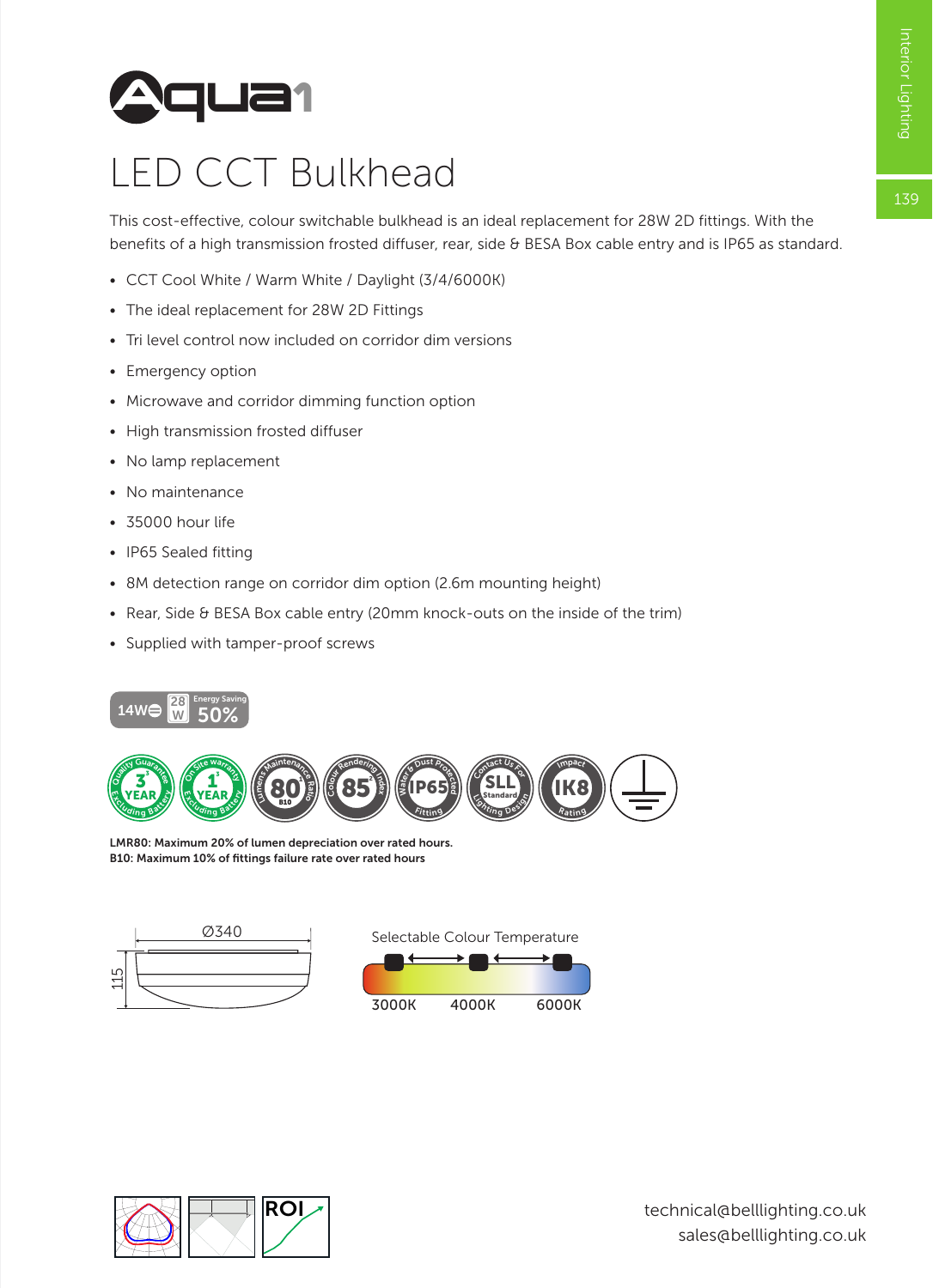# **Aqua1**

Interior Lighting

## LED CCT Bulkhead

| <b>Technical Specification</b> |                                                              |  |  |  |  |
|--------------------------------|--------------------------------------------------------------|--|--|--|--|
| Construction                   | Polycarbonate body and lens                                  |  |  |  |  |
| Driver                         | <b>BELL</b>                                                  |  |  |  |  |
| LED Chip                       | Samsung                                                      |  |  |  |  |
| IP Rating                      | <b>IP65</b>                                                  |  |  |  |  |
| Operating Temp                 | $-20^{\circ}$ C to $+35^{\circ}$ C                           |  |  |  |  |
| Input Voltage                  | $220 - 240V$                                                 |  |  |  |  |
| Power Factor                   | > 0.9                                                        |  |  |  |  |
| <b>CRI</b>                     | 85 - Exceeds EU standard of Ra 80 for Colour Rendering Index |  |  |  |  |
| <b>LMR</b>                     | 80 - Exceeds EU standard of 70 for Lumens Maintenance Ratio  |  |  |  |  |

| Code  | W  | Description                                                                                         | Lm   | Temp      | Hours |
|-------|----|-----------------------------------------------------------------------------------------------------|------|-----------|-------|
| 11250 | 14 | Aqua1 LED Bulkhead Standard Version (No Sensor)                                                     | 1100 | 3/4/6000K | 35000 |
| 11251 | 14 | Aqua1 LED Bulkhead Standard Version (No Sensor)<br>Emergency 3 hour maintained                      | 1100 | 3/4/6000K | 35000 |
| 11252 | 14 | Agua1 LED Bulkhead Microwave Version On/Off With<br>Presence Detection                              | 1100 | 3/4/6000K | 35000 |
| 11253 | 14 | Agua1 LED Bulkhead Microwave Version On/Off With<br>Presence Detection, Emergency 3 hour maintained | 1100 | 3/4/6000K | 35000 |
| 11254 | 14 | Aqua1 LED Bulkhead Microwave Version<br>with Corridor Dim Function                                  | 1100 | 3/4/6000K | 35000 |
| 11255 | 14 | Agua1 LED Bulkhead Microwave Version with Corridor<br>Dim Function, Emergency 3 hour maintained     | 1100 | 3/4/6000K | 35000 |

Microwave Max Operating Height 3.2m

Emergency versions must be tested in line with the requirements of BS5266, failure to do so may effect battery life and warranty



.

With sufficient natural light, the fitting does not switch on when presence is detected.

#### Tri-Level Control (Corridor Function)



With insufficient natural light, the sensor switches on automatically when someone enters the room.



When the room is empty, light dims to stand-by level (10% / 20% / 30%) after the hold-time.



Light switched off automatically after the stand-by period has elapsed.

Offers 3 levels of light: 100%-dimmed light (10%, 20%, 30%)-off; and 2 periods of selectable waiting time: motion hold-time and stand-by period; selectable daylight threshold and choice of detection area.